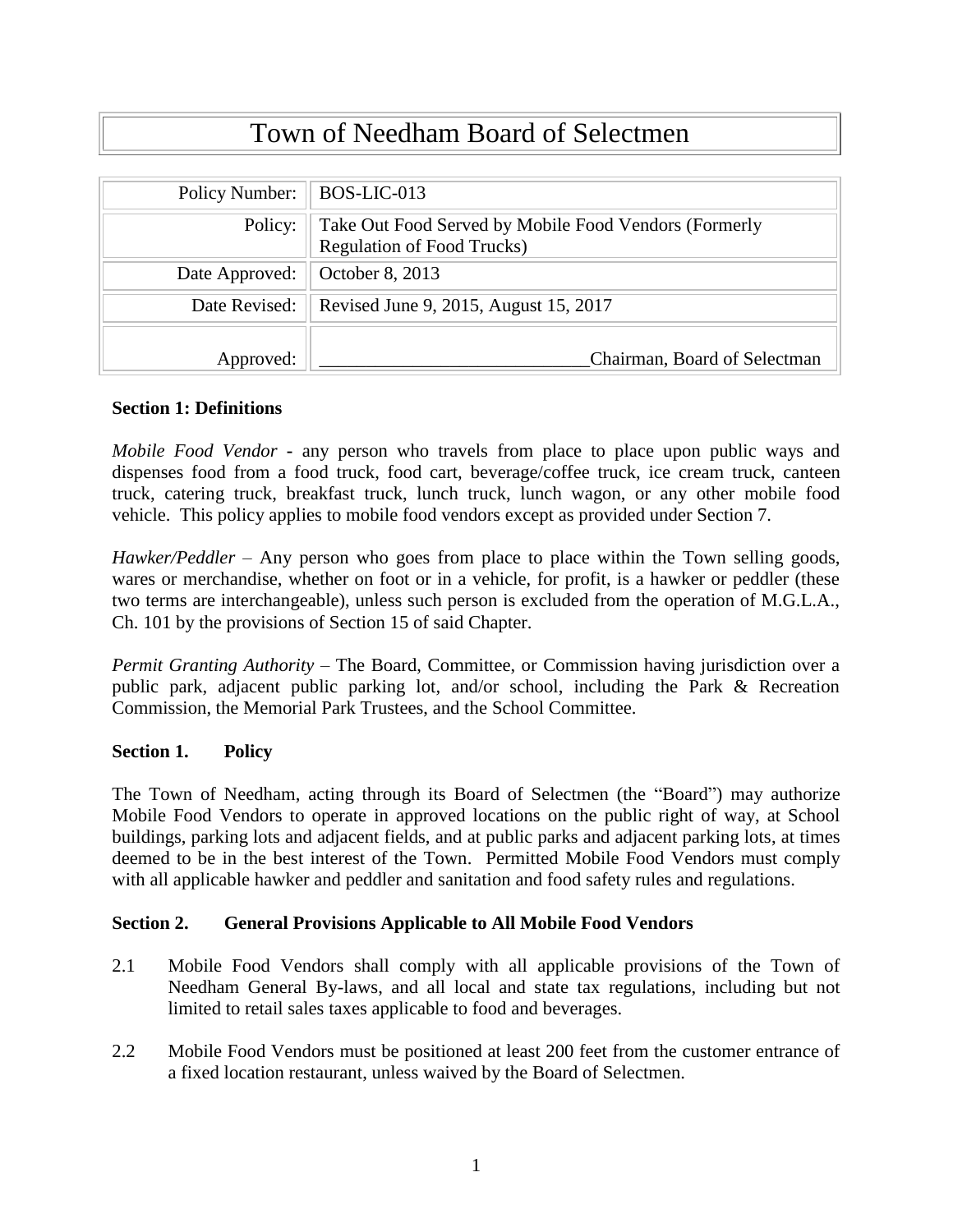- 2.3 Mobile Food Vendors shall not block drive entrances, exits, access to loading and/or service areas, or emergency access and fire lanes. Vendors must be positioned at least 20 feet away from fire hydrants, any fire department connection, driveway entrances, alleys, and handicapped parking spaces.
- 2.4 Mobile Food Vendors may not operate as a drive-in/drive-up/drive-through operation. All service must be walk-up by customers.
- 2.5 Trash and recycling receptacles shall be provided for customers and trash and recyclables shall be removed from the site daily. Permit holders shall make specific provisions for trash removal and ensure that the licensed area is kept clean, neat and sanitary at all times. Reliance on the use of municipal trash and recycling receptacles is not considered acceptable.
- 2.6 If a Mobile Food Vendor is authorized to operate after dark, the vendor must consult with the Needham Police Department to ensure that the amount of lighting is appropriate.
- 2.7 No signage shall be allowed, other than signs permanently attached to the motor vehicle/cart and a portable menu sign no more than nine (9) square feet in display area on the ground in the customer waiting area, unless specifically authorized by the Board of Selectmen.
- 2.8 No Mobile Food Vendor shall set up tables, chairs, umbrellas or similar facilities (standing counters and tables without chairs or stools are permitted), unless specifically authorized by the Board of Selectmen.
- 2.9 Mobile Food Vendor permits shall be issued for the period April  $1<sup>st</sup>$  to November  $30<sup>th</sup>$ unless extended by vote of the Board of Selectmen. Permit holders may only operate at specifically approved locations at specifically approved times.
- 2.10 Any person to whom a Mobile Food Vender Permit is issued under these regulations shall ensure that order and decorum is maintained in the licensed area and immediate vicinity at all times, and shall cooperate in every respect with Town officials.
- 2.11 Mobile food vehicles shall not be positioned so as to expose customers to vehicular traffic, or otherwise in an unsafe manner. Any directive from a Police Officer in this regard shall be immediately followed.
- 2.12 A Mobile Food Vendor who seeks to offer entertainment shall obtain a license from the Board of Selectmen, pursuant to the Town's Entertainment Regulations, and must operate in conformance of those regulations.
- 2.13 No Mobile Food Vendor shall permit a patron to bring into the permitted area any alcoholic beverage for sale or consumption on the premises.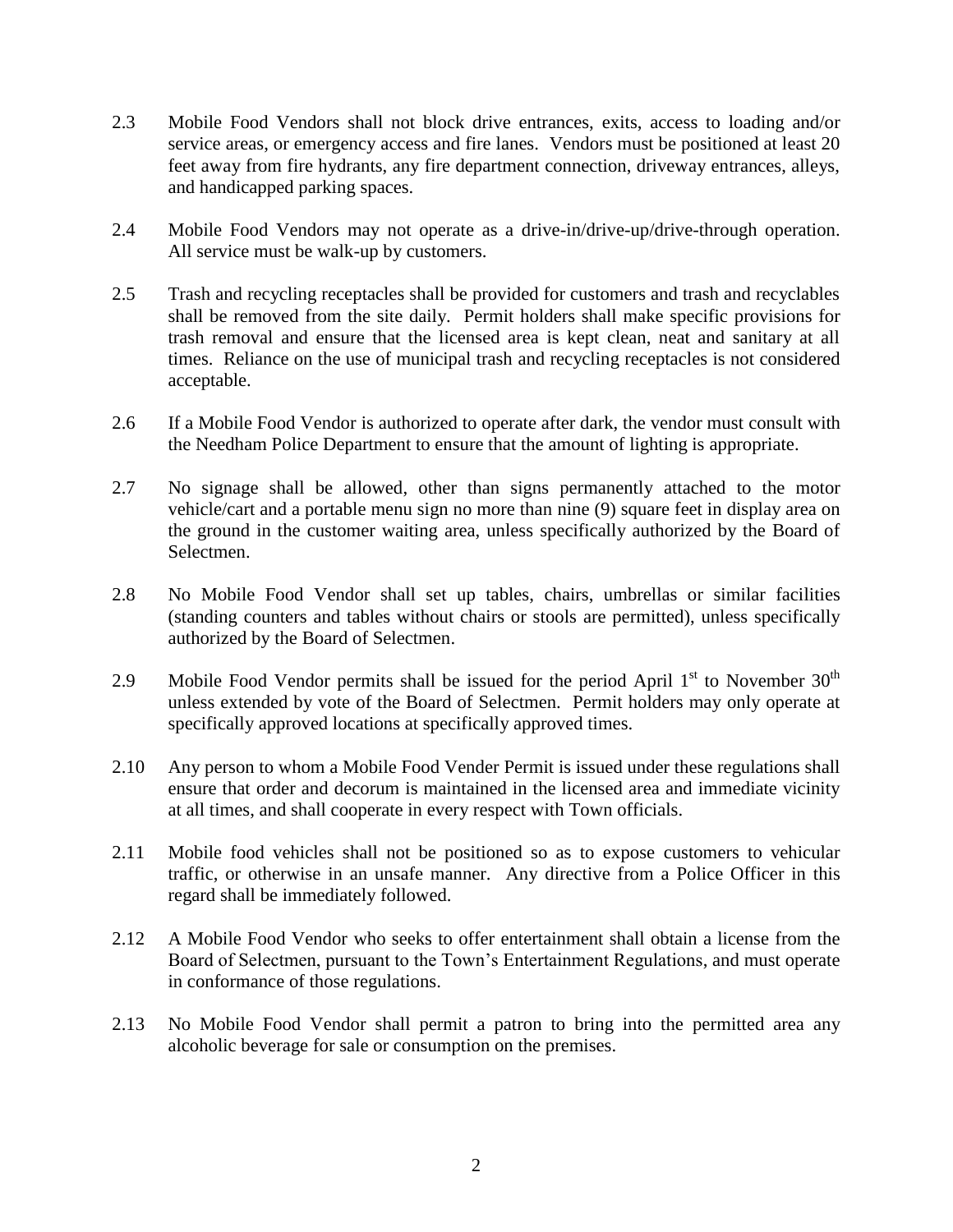- 2.14 Mobile Food Vendors shall not distribute or sell non-food novelty items, noise makers or toys.
- 2.15 The Board of Selectmen may waive conditions or requirements of this Policy if the Board determines such to be in the best interests of the Community.

### **Section 3: Authorized Locations for Mobile Food Vendors**

- 3.1 Public Right of Way Mobile Food Vendors may operate in the public right of way under the following conditions:
	- 3.1.1 In consultation with the Planning Board, the Board of Selectmen will identify general areas not served by fixed location restaurant facilities. A list of such areas is set forth in Appendix 1. The specific areas where Mobile Food Vendors may be located in the public right of way are provided in Appendix 2. The Board of Selectmen may from time to time review and modify locations and areas listed in Appendix 1, and, after consultation with the Planning Board, in Appendix 2.
	- 3.1.2 Mobile Food Vendors may not be located in or on any portion of a designated public right of way when and where such location would prevent the safe use of the public right of way by motor vehicles, pedestrians, and/or customers. The vending location shall not otherwise interfere with the movement of motor vehicles in the area.
- 3.2 School Buildings, Parking lots and Adjacent Fields Mobile Food Vendors may operate at approved Public School Buildings, parking lots, and adjacent fields under the following conditions:
	- 3.2.1 When invited to operate by a person or organization with a valid permit to use the school parking lot or adjacent play areas/fields.
	- 3.2.2 The Mobile Food Vendor shall comply with all requirements of the permit granting authority.
	- 3.2.3 The Mobile Food Vendor shall comply with all general regulations for Mobile Food Vendors.
- 3.3 Public Parks and Adjacent Parking Lots by Invitation of Permitted Organizations Mobile food vendors may be permitted to operate at approved Public Parks and Parking Lots, as listed in Appendix 3, under the following conditions:
	- 3.3.1 When invited to operate by a person or organization with a valid permit for use of the park or any portion thereof.
	- 3.3.2 The Mobile Food Vendor shall comply with all requirements of the permit granting authority.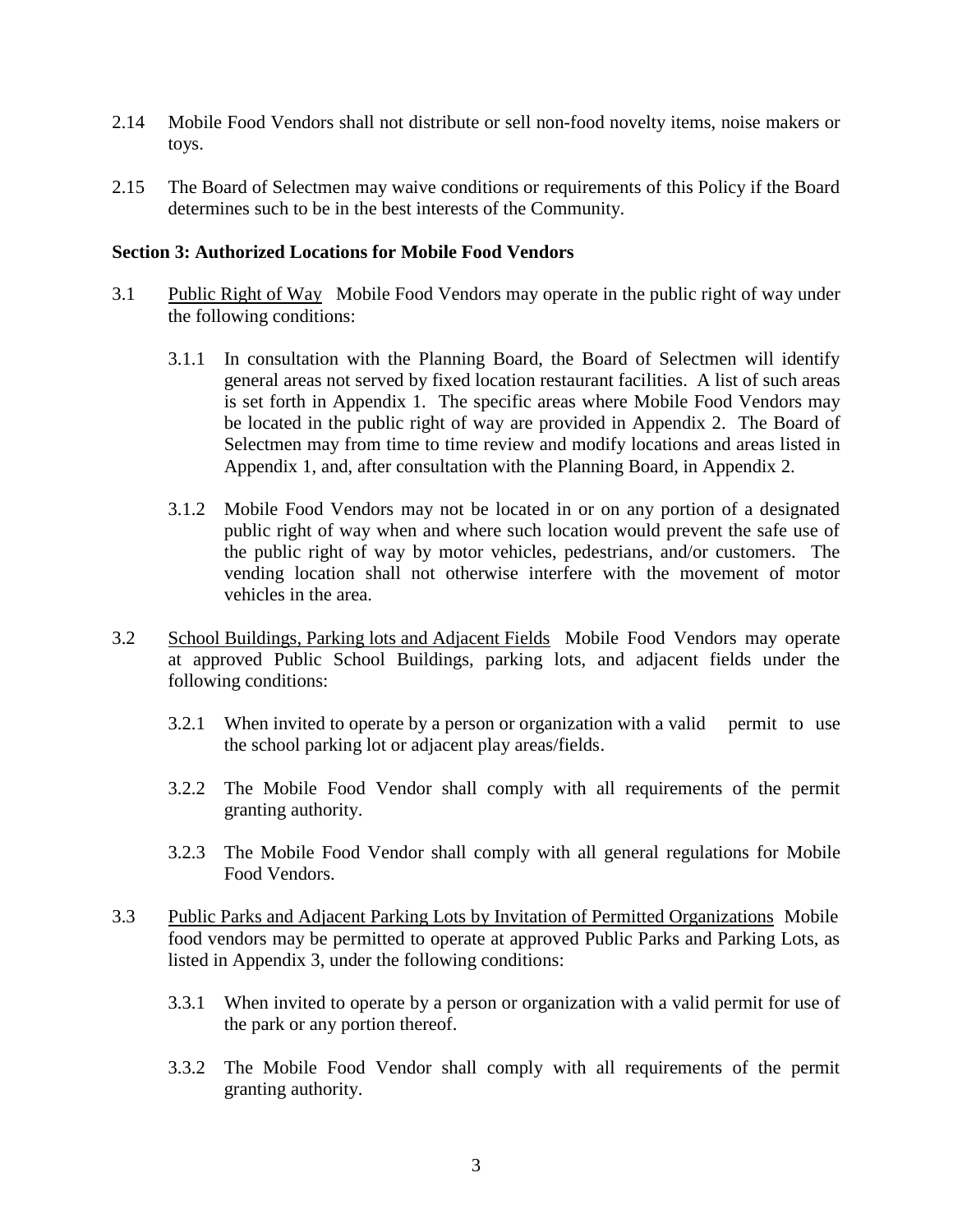- 3.3.3 The Mobile Food Vendor shall comply with all general regulations for mobile food vendors.
- 3.3.4 The Board of Selectmen will develop the list of public parks and adjacent public parking lots on Appendix 3 after consultation with the board, committee, or commission, if any, having primary jurisdiction over the parcel.
- 3.4 Public Parks and Adjacent Parking Lots by Direct Permit The Office of the Town Manager may grant permits to Mobile Food Vendors to operate at specified locations at approved public parks and adjacent public parking Lots on identified times and dates, as listed in Appendix 4, under the following conditions:
	- 3.4.1 The Town Manager shall coordinate the permit application process, and may allocate available permit opportunities among qualified applicants, including by lottery or other reasonable means.
	- 3.4.2 The Mobile Food Vendor shall comply with all site specific requirements.
	- 3.4.3 The Mobile Food Vendor shall comply with all general regulations for mobile food vendors.
	- 3.4.4 The Board of Selectmen will develop the list of locations, times, and dates in Appendix 4 after consultation with the board, committee, or commission, if any, having primary jurisdiction over the parcel.
- 3.5 Mobile Food Vendors Operating on Public Property Not Otherwise Covered Reserved
- 3.6 Mobile Food Vendors Operating on Private Property Reserved

#### **Section 4. Application and Permitting Requirements**

- 4.1 The Town Manager shall coordinate the permit application process, and may allocate available permit opportunities among qualified applicants, including by lottery or other reasonable means.
- 4.2 All Mobile Food Vendors must obtain requisite licenses and/or permits for operation from the Public Health Division, Police Department, Fire Department, and Board of Selectmen (refer to checklist on Attachment 2).
- 4.3 Application must include a detailed list of the intended locations for operation, including a sketch for each location showing how the mobile food vehicle is to be positioned, and the proposed hours of operation.
- 4.4 Permit holders shall provide evidence of comprehensive liability insurance in the amount of at least \$1 million (single claim), and listing the Town of Needham as an additional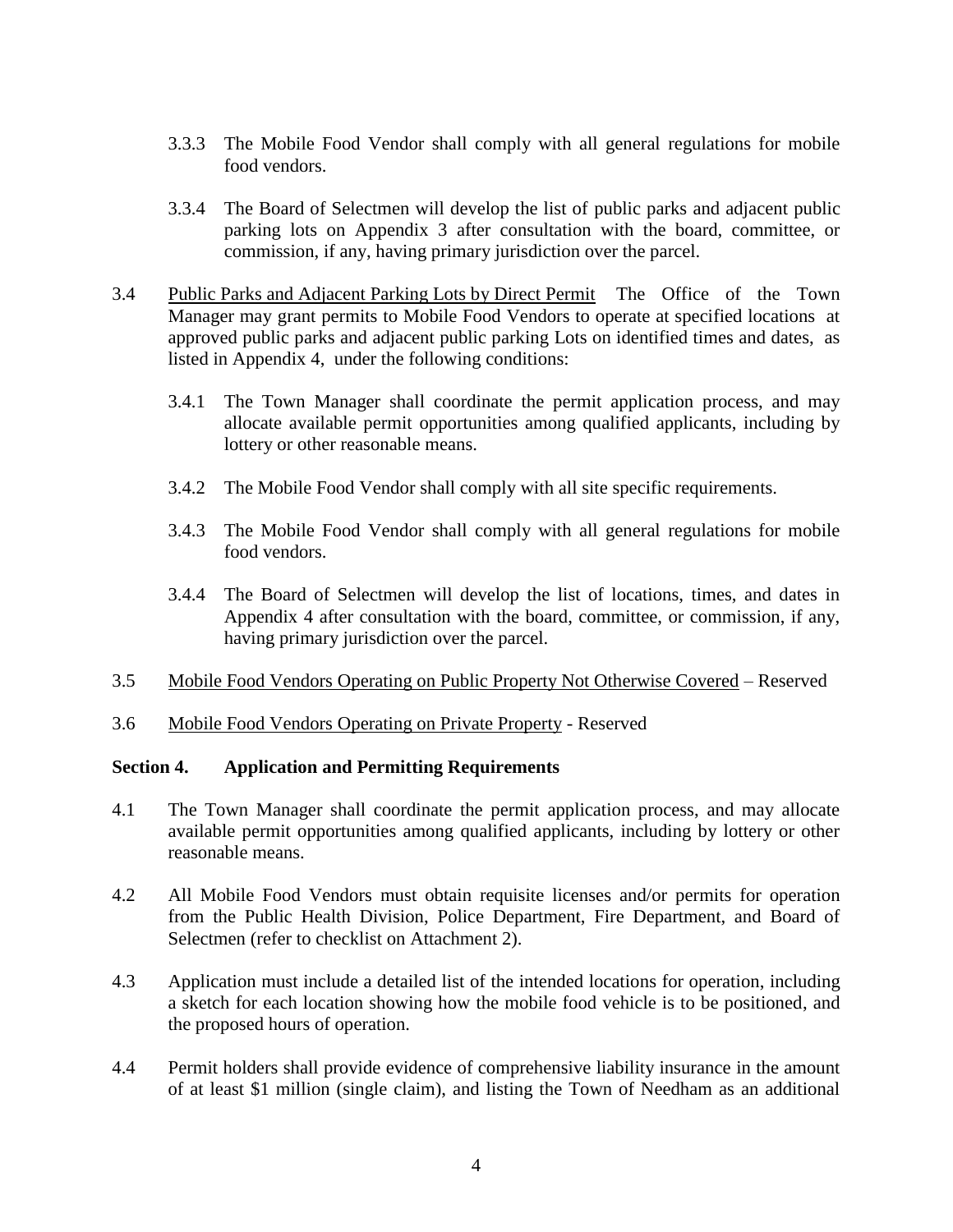named insured. Mobile Food Vendors must obtain requisite insurance, bonding and workers compensation as required by the Town.

- 4.5 A Mobile Food Vendor's permit must be prominently displayed at all times while in operation on licensed area.
- 4.6 Violation of any of the provisions of this Policy may result in the revocation of the permits and licenses issued to the vendor to operate in Needham.

# **Section 5. Fees**

- 5.1 The flat fee for a full season one (specified) day per week public right of way permit (Section 3.1) shall be \$100, with additional season-days \$100 each to a maximum fee per season of \$700. A permitted Mobile Food Vendor may swap season-days, subject to availability, by contacting the Office of the Town Manager in advance.
- 5.2 The fee for an intermittent public right of way permit (Section 3.1) shall be \$20 for each individual day. Such permits will be issued only to the extent space is available, and seasonal permits will have precedence over requests for intermittent permits.
- 5.3 The fee for an intermittent permit for use of School Buildings, Parking lots and Adjacent fields (Section 3.2) shall be \$10 per day.
- 5.4 The fee for an intermittent permit for mobile food vendors invited by organizations to operate at approved public parks and adjacent parking lots (Section 3.3) shall be \$10 per day.
- 5.5 The fee for direct permit mobile food vendors (Section 3.4) shall be \$20 per day.

# **Section 6. Violation, suspension, revocation or modification of a Mobile Food Vendor Permit**

Any violation of this policy will be subject to a fine of \$50 (1<sup>st</sup> offense), \$100 (2<sup>nd</sup> offense) or \$300 (3<sup>rd</sup> and subsequent offenses). In addition, any violation may result in the immediate suspension of the permit, and may result in the removal of the Mobile Food Vendor's cart, truck or other vehicle at the owner's expense, if the circumstances warrant it in the judgment of the Police Department or other enforcement officer, in which case such suspension shall be reviewed by the Board of Selectmen at a public meeting.

The Board of Selectmen may suspend, revoke or modify a Mobile Food Vendor permit if, after a public hearing, the Board finds that these regulations have been violated.

### **Section 7. Exceptions (Mobile Food Vendor Permit not Required)**

With the exception of food safety, public safety, and hawker and peddler requirements, if applicable, this policy shall not apply to: canteen or coffee trucks that move from place to place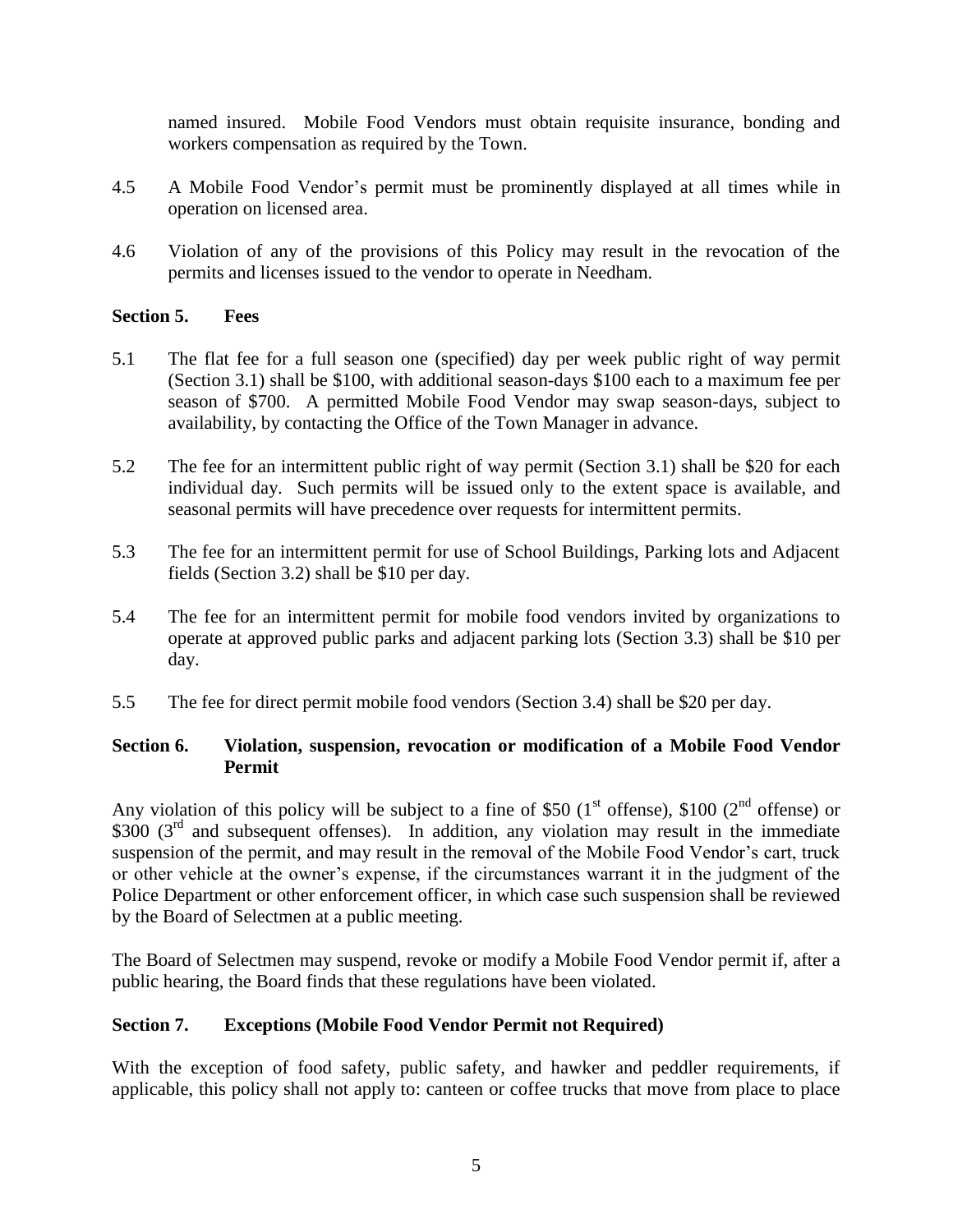and are stationary for no more than thirty minutes at a time, ice cream trucks which move from place to place, excluding areas prohibited by Town by-law, and are stationary for no more than ten minutes, and private functions on private property.

### **Section 8. Resources**

| Attachment 1: | Mobile Food Vendor Permit Application                                 |
|---------------|-----------------------------------------------------------------------|
| Attachment 2: | Mobile Food Vendor Permit Checklist                                   |
| Appendix 1:   | Locations Approved for Mobile Food Vendors in the Public Right of Way |
| Appendix 2:   | <b>Underserved Commercial Areas</b>                                   |
| Appendix 3:   | Locations Approved for Mobile Food Vendors at Public Parks            |
| Appendix 4:   | Locations Approved for Direct Permit Mobile Food Vendor Permits       |

Hawkers and peddlers policy: http://needhamma.gov/DocumentCenter/View/15093

Hawkers and peddlers statute: <https://malegislature.gov/Laws/GeneralLaws/PartI/TitleXV/Chapter101/Section1>

General By-laws: <http://needhamma.gov/DocumentCenter/Home/View/1859> Rental of School Facilities: <http://needhamma.gov/index.aspx?NID=2324><br>Rental of Fields or Parks: http://needhamma.gov/index.aspx?NID=718 <http://needhamma.gov/index.aspx?NID=718>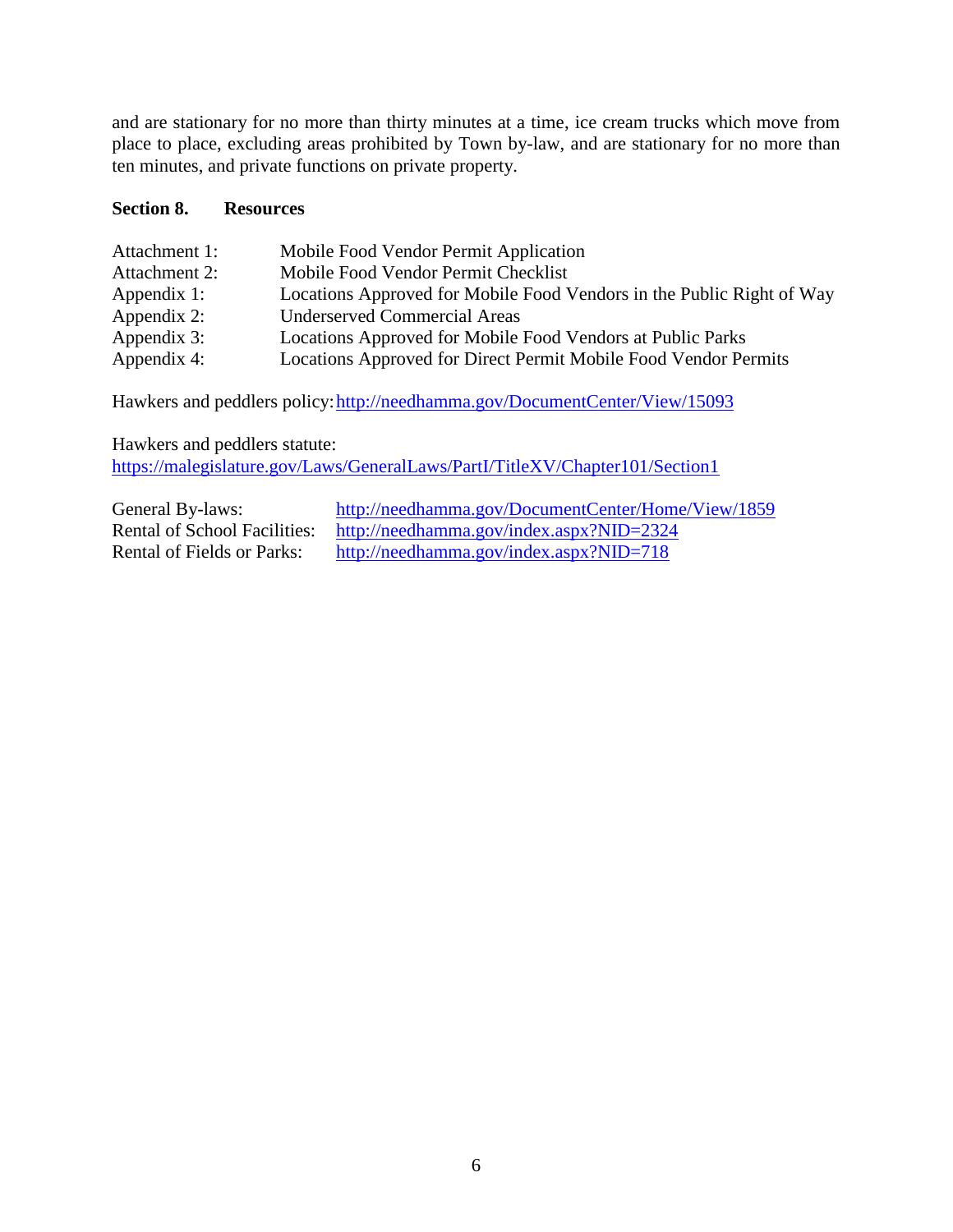# **Underserved Commercial Areas**

- 1. New England Business Center
- 2. Mixed Use-128
- 3. Industrial 1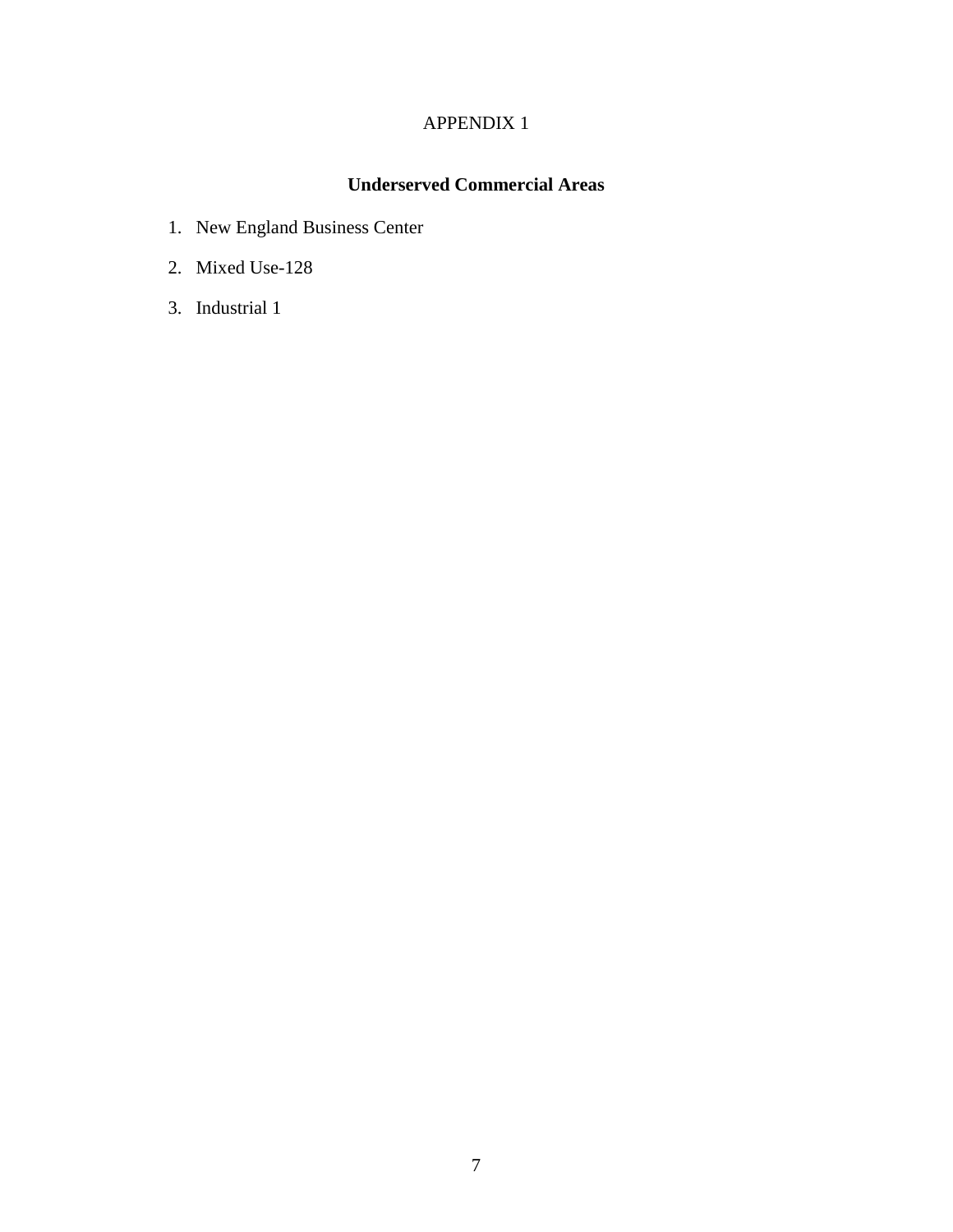### **Locations Approved for Mobile Food Vendors Located in the Public Right of Way**

The current locations identified for use by food trucks within the public right of way areas are:

- First Avenue along the side of the road located in the general area between A and B Streets\*.
- First Avenue along the side of the road located in the general area between #114 and #200 First Avenue\*
- Fourth Avenue along the side of the road located in the general vicinity of #117- #119 Fourth Avenue
- Cabot Street circular area at the top of the hill

\*Note that these locations may become unavailable depending on construction timelines.

Exact locations must be reviewed and approved by the Needham Police Department.

Locations are subject to change with the approval of the Board of Selectmen and the Needham Police Department.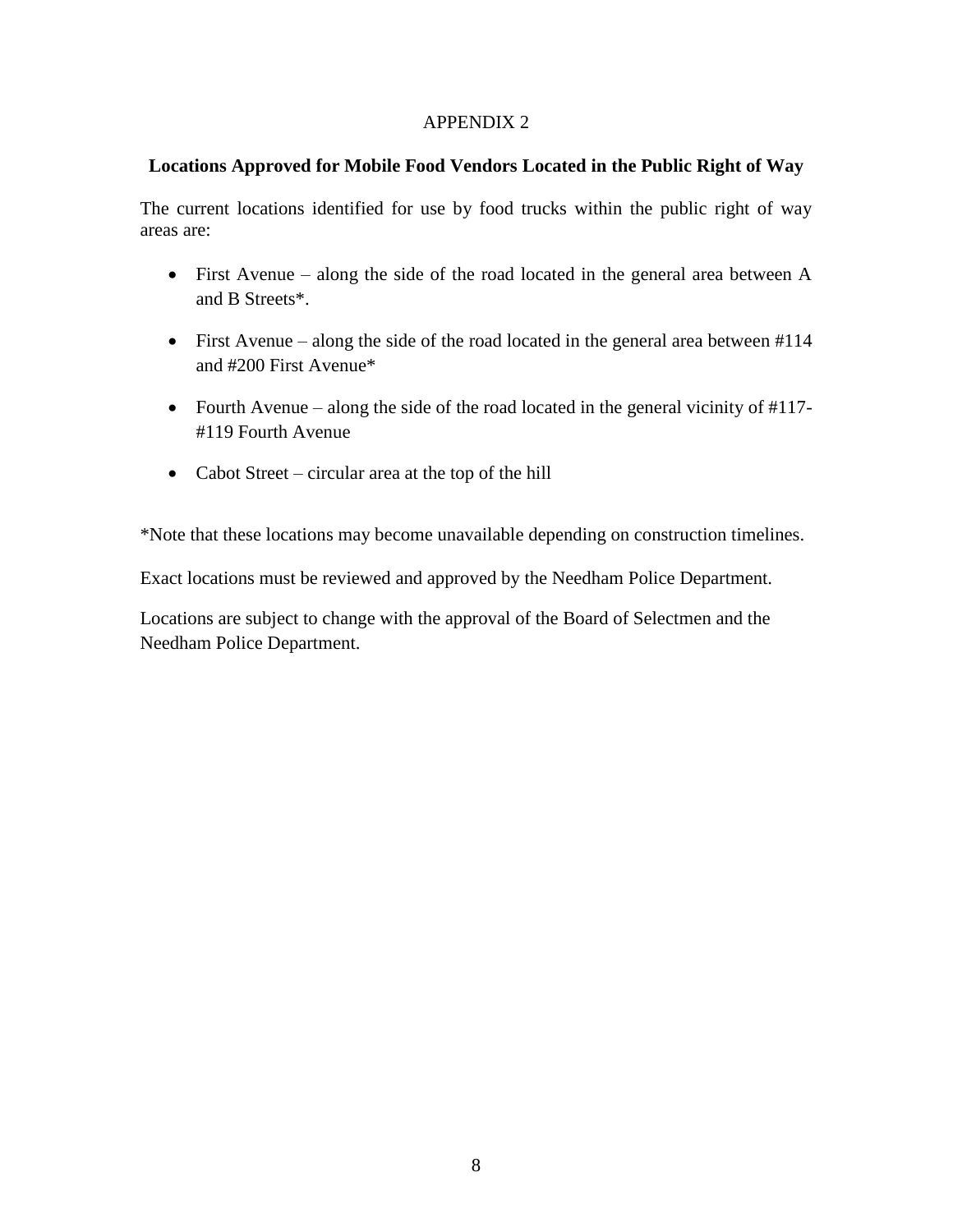**Locations Presently Approved for Mobile Food Vendors at Public Parks**